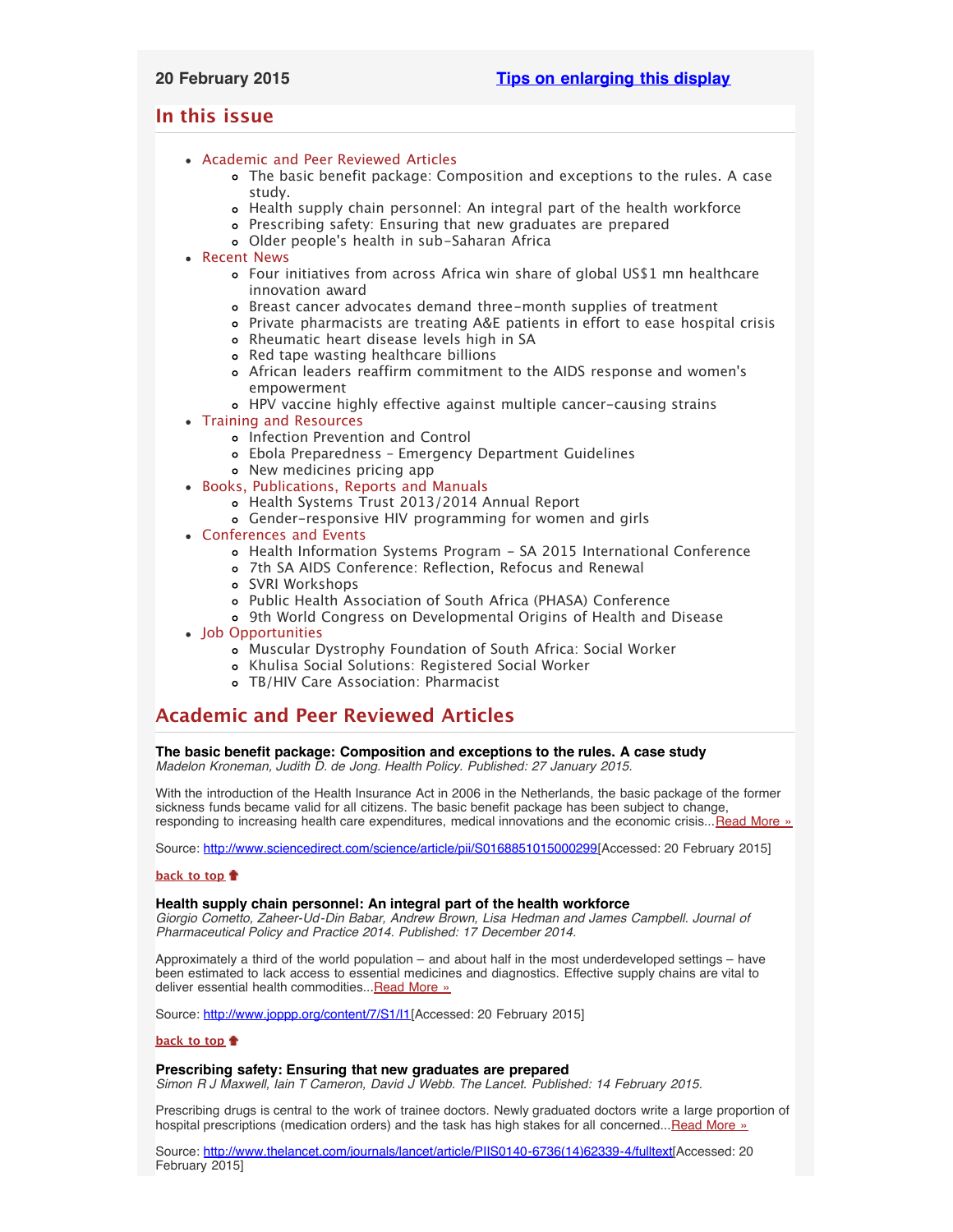# **[back to top](#page-0-4)**

# <span id="page-1-0"></span>**Older people's health in sub-Saharan Africa**

*Isabella A G Aboderin, John R Beard. The Lancet. Published: 5 November 2014.*

Awareness is growing that the world's population is rapidly ageing. Although much of the related policy debate is about the implications for high-income countries, attention is broadening to less developed settings... [Read](http://www.thelancet.com/journals/lancet/article/PIIS0140-6736(14)61602-0/fulltext) [More »](http://www.thelancet.com/journals/lancet/article/PIIS0140-6736(14)61602-0/fulltext)

Source: [http://www.thelancet.com/journals/lancet/article/PIIS0140-6736\(14\)61602-0/fulltext\[](http://www.thelancet.com/journals/lancet/article/PIIS0140-6736(14)61602-0/fulltext)Accessed: 20 February 2015]

**[back to top](#page-0-4)**

# <span id="page-1-1"></span>**Recent News**

### <span id="page-1-2"></span>**Four initiatives from across Africa win share of global US\$1 mn healthcare innovation award** *Pharmabiz. Published: 31 January 2015.*

A simple mobile-phone app that helps staff at human milk banks (HMBs) with the pasteurisation of donor breast milk and a life-saving kit for the treatment of diarrhoea in under-fives have been awarded joint first prize in the annual GSK and Save the Children \$1 million Healthcare Innovation Award...[Read More »](http://www.pharmabiz.com/ArticleDetails.aspx?aid=86475&sid=2)

Source: [http://www.pharmabiz.com/ArticleDetails\[](http://www.pharmabiz.com/ArticleDetails.aspx?aid=86475&sid=2)Accessed: 20 February 2015]

#### **[back to top](#page-0-4)**

# <span id="page-1-3"></span>**Breast cancer advocates demand three-month supplies of treatment**

*Health-e News. Published: 12 February 2015.*

Many HIV patients are now issued with three-month supplies of treatment, cutting down the burden on clinics and patients. Now, breast cancer advocates want the same for women battling the cancer... [Read More »](http://www.hst.org.za/news/breast-cancer-advocates-demand-three-month-supplies-treatment)

Source: [http://www.health-e.org.za/2015/02/12](http://www.health-e.org.za/2015/02/12/breast-cancer-advocates-demand-three-month-supplies-treatment/)[Accessed: 20 February 2015]

#### **[back to top](#page-0-4)**

#### <span id="page-1-4"></span>**Private pharmacists are treating A&E patients in effort to ease hospital crisis** *The Guardian. Published: 6 February 2015.*

Private pharmacists are helping to treat A&E patients for the first time in a trial to see if the move can ease pressure on hard-pressed hospitals... [Read More »](http://www.theguardian.com/uk-news/2015/feb/06/private-pharmacists-treating-a-and-e-patients-hospitals-crisis)

Source: [http://www.theguardian.com/uk-news/2015/feb/06](http://www.theguardian.com/uk-news/2015/feb/06/private-pharmacists-treating-a-and-e-patients-hospitals-crisis)[Accessed: 20 February 2015]

### **[back to top](#page-0-4)**

# <span id="page-1-5"></span>**Rheumatic heart disease levels high in SA**

*SABC. Published: 12 February 2015.*

South Africa's cases of rheumatic heart disease are 25 times the World Health Organization (WHO) rate. According to the WHO a country should only have one case per 100 000 of the population per year of the disease... [Read More »](http://www.hst.org.za/news/rheumatic-heart-disease-levels-high-sa)

Source: [http://www.sabc.co.za/news/a/601068804747913998ae9dda2831d264/Rheumatic\[](http://www.sabc.co.za/news/a/601068804747913998ae9dda2831d264/Rheumatic-heart-disease-levels-high-in-SA-20150212)Accessed: 20 February 2015]

#### **[back to top](#page-0-4)**

#### <span id="page-1-6"></span>**Red tape wasting healthcare billions**

*The Times. Published: 9 February 2015.*

Millions of South Africans are paying billions of rands more than they should be to medical aids, doctors and hospitals, thanks to red tape choking the private healthcare sector... [Read More »](http://www.timeslive.co.za/thetimes/2015/02/09/red-tape-wasting-healthcare-billions)

Source: [http://www.timeslive.co.za/thetimes/2015/02/09\[](http://www.timeslive.co.za/thetimes/2015/02/09/red-tape-wasting-healthcare-billions)Accessed: 20 February 2015]

### **[back to top](#page-0-4)**

<span id="page-1-7"></span>**African leaders reaffirm commitment to the AIDS response and women's empowerment** *UNAIDS. Published: 11 February 2015.*

The 24th Summit of the African Union and related events reaffirmed that Africa is committed and will remain committed to women's empowerment and to ending the AIDS epidemic by 2030... [Read More »](http://www.unaids.org/en/resources/presscentre/featurestories/2015/february/20150211_africanleaders)

Source: [http://www.unaids.org/en/resources/presscentre/featurestories/2015](http://www.unaids.org/en/resources/presscentre/featurestories/2015/february/20150211_africanleaders)[Accessed: 20 February 2015]

#### **[back to top](#page-0-4)**

**HPV vaccine highly effective against multiple cancer-causing strains**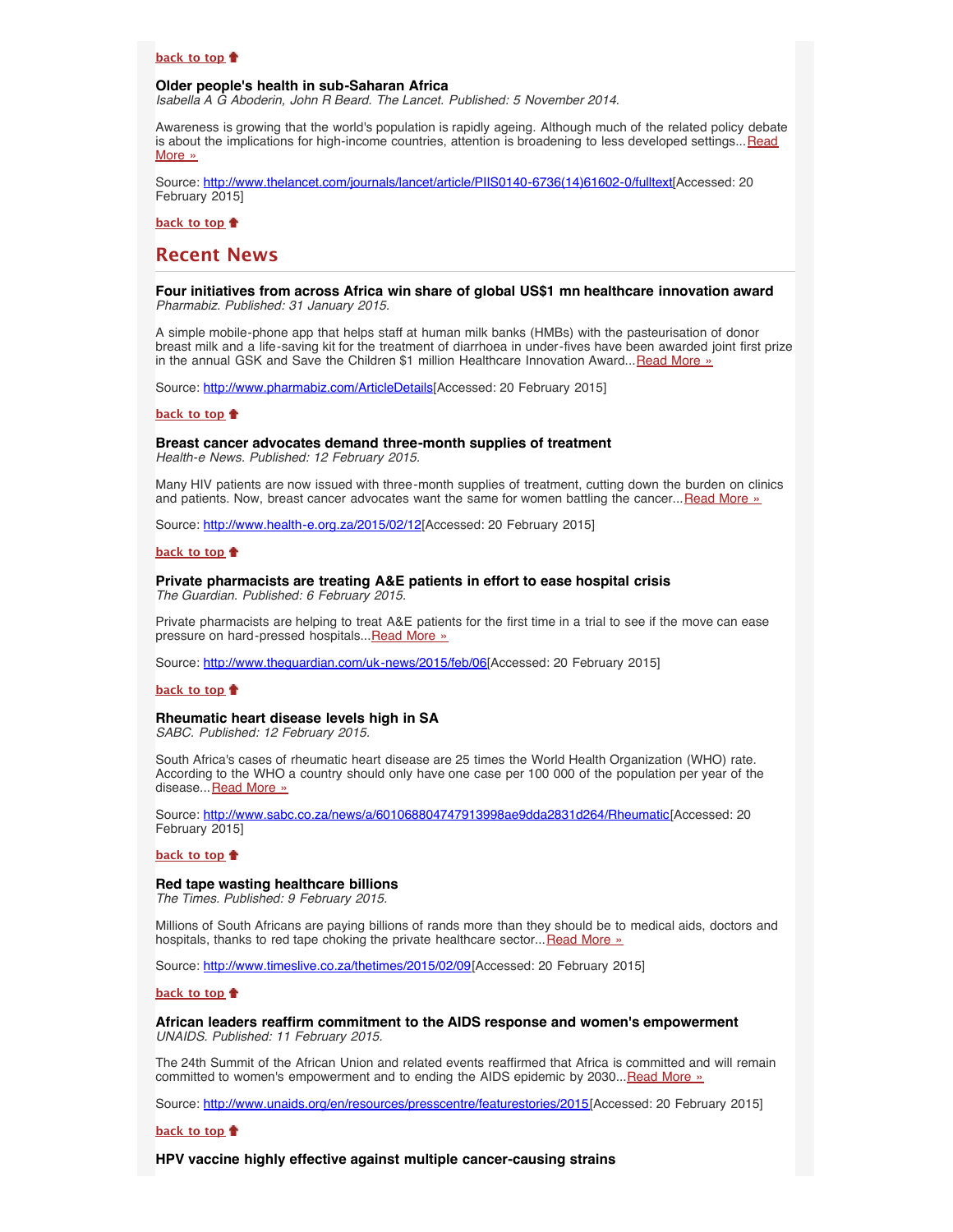<span id="page-2-0"></span>*EurekAlert! Published: 13 January 2015.*

According to a multinational clinical trial involving nearly 20,000 young women, the human papilloma virus vaccine, Cervarix, not only has the potential to prevent cervical cancer, but was effective against other common cancer-causing human papilloma viruses... [Read More »](http://www.hst.org.za/news/hpv-vaccine-highly-effective-against-multiple-cancer-causing-strains)

Source: [http://www.eurekalert.org/pub\\_releases/2015-02/asfm-hvh021315.php](http://www.eurekalert.org/pub_releases/2015-02/asfm-hvh021315.php)[Accessed: 20 February 2015]

**[back to top](#page-0-4)**

# <span id="page-2-1"></span>**Training and Resources**

# <span id="page-2-2"></span>**Infection Prevention and Control**

*Bettercare*

A guide for healthcare workers, especially those working in low resource settings. Click Here>>

# **[back to top](#page-0-4)**

#### <span id="page-2-3"></span>**Ebola Preparedness – Emergency Department Guidelines**

*Centers for Disease Control and Prevention*

Four web-based training modules developed by Johns Hopkins Medicine for emergency department personnel who treat patients with infectious diseases are now available on the Centers for Disease Control and Prevention (CDC) website. [Click Here>>](http://www.cdc.gov/vhf/ebola/healthcare-us/emergency-services/emergency-department-training.html/)

#### **[back to top](#page-0-4)**

### <span id="page-2-4"></span>**New medicines pricing app**

*Health-e News/Code4SA*

The new app uses the latest single exit prices for medicines for patients to check if they are paying too much for medication. [Click Here>>](http://www.health-e.org.za/2015/02/12/health-e-news-code4sa-launch-new-medicines-pricing-app/)

#### **[back to top](#page-0-4)**

# <span id="page-2-5"></span>**Books, Publications, Reports and Manuals**

## <span id="page-2-6"></span>**2013/2014 Annual Report**

*Health Systems Trust*

During the 2013/14 year, HST has been immersed in a wide variety of projects focusing on health systems strengthening and health systems research. Many of these are multi-year in length and broad in reach, spanning the full range of South Africa's health reform initiatives. This extensive scope is one aspect that represents our vision for improved and stronger health systems across the region. [Click Here»](http://www.hst.org.za/publications/annual-report-201314)

#### **[back to top](#page-0-4)**

#### <span id="page-2-7"></span>**Gender-responsive HIV programming for women and girls** *UNAIDS*

This guidance note is intended to guide countries on how to include a gender perspective and promote equality and human rights for women and girls in their national HIV responses, drawing upon the latest technical developments, guidelines and investment approaches. [Click Here»](http://www.unaids.org/en/resources/documents/2014/genderresponsiveHIVprogramming)

# **[back to top](#page-0-4)**

# <span id="page-2-8"></span>**Conferences and Events**

#### <span id="page-2-9"></span>**Health Information Systems Program - SA 2015 International Conference**

*When: 21-24 April 2015 Venue: Bloemfontein, South Africa URL: [http://www.hisp.org](http://www.hisp.org/)*

Over the last 20 years, the District Health Information System in South Africa and in many countries in Sub-Saharan Africa and Asia has evolved significantly from a paper based system to a web based system. The conference is expected to be a platform through which this evolution is explored and where best practices and lessons learned are being shared.

# **[back to top](#page-0-4)**

<span id="page-2-10"></span>**7th SA AIDS Conference: Reflection, Refocus and Renewal** *When: 9-12 June 2015*

*Venue: Durban International Convention Centre, South Africa URL: <http://www.saaids.co.za/>*

This Conference comes at a critical time in global health, as 2015 marks the end of the MDGs and the beginning of the post-2015 sustainable development agenda. The theme of the Conference this year: